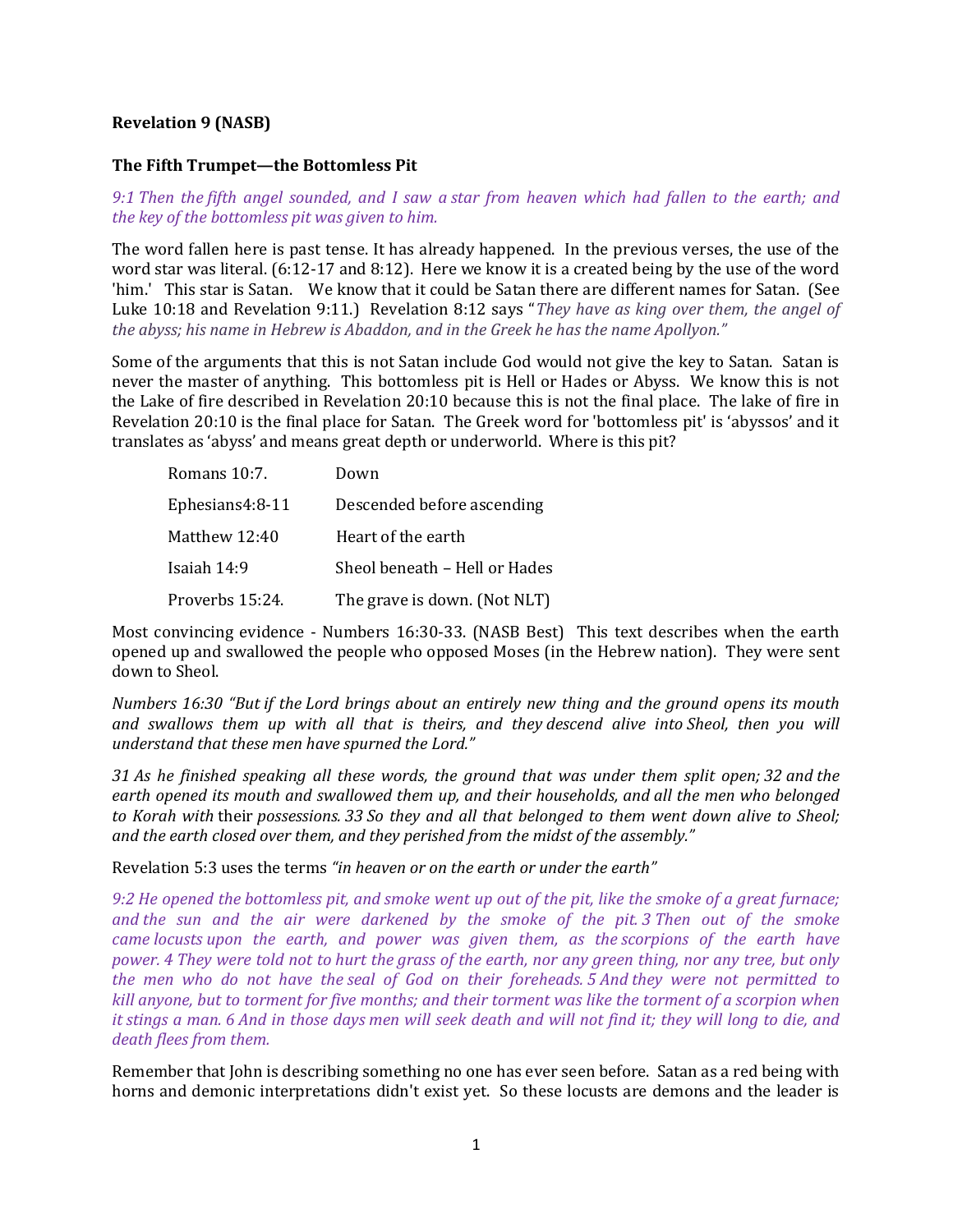Apollyon (Satan). Revelation 9:11 says "They have as king over them, the angel of the abyss; his name in Hebrew is Abaddon, and in the Greek he has the name Apollyon." Satan is in control here and there are four clues that prove it. (1) Power was given to them. (2) They cannot attack the trees or grass. (3) They can't touch those with the seal of God. (4) For a 5 month time limit, they cannot kill people. The word 'power' is 'exousia' and means permission. This will be a period of unimaginable torment. Humans will try to kill themselves but they cannot. It says they will seek death but they will not succeed.

9:7 The appearance of the locusts was like horses prepared for battle; and on their heads appeared to be crowns like gold, and their faces were like the faces of men. 8 They had hair like the hair of women, and their teeth were like the teeth of lions. 9 They had breastplates like breastplates of iron; and the sound of their wings was like the sound of chariots, of many horses rushing to battle. 10 They have tails like scorpions, and stings; and in their tails is their power to hurt men for five months.

John consistently uses the word "like" which tells us that he was seeing things that he could explain so he used what he knew and added like. The fact that they have both human and animal characteristics is meant to instill fear. We can draw the conclusions that these creatures were fierce, brutal and unstoppable.

## 9:11 They have as king over them, the angel of the abyss; his name in Hebrew is Abaddon, and in the Greek he has the name Apollyon.

This verse proves that these are demonic forces and NOT literal locusts because they have a king who is Satan. Proverbs 30:27 says "The locusts have no king, Yet all of them go out in ranks." This king is Satan. We cannot be sure because it differs by Biblical scholar but it is Satan or a demonic being. The words 'Abaddon' and 'Apollyon' both translate as "Destroyer".

### 9:12 The first woe is past; behold, two woes are still coming after these things.

Verse 12 tells us in modern language that the worst is yet to come.

### The Sixth Trumpet—Army from the East

# 9:13 Then the sixth angel sounded, and I heard a voice from the four horns of the golden altar which is before God,

In the Old Testament, the golden altar was the altar of incense and represented the prayers of God's people. Two things are extremely important about the horns of the altar. First Exodus 29:37 tells us that they are holy. Exodus 29:42 tells us that God's presence is on the altar. He came down to talk to His people. When God removed His presence from Israel, He cut off the horns and they fell to the ground and the altars were destroyed. Amos 3:14 says "On the day I punish Israel for her sins, I will destroy the altars of Bethel; the horns of the altar will be cut off and fall to the ground." Blood was applied to the horns of the altar. It was a sweet aroma to God. See the following verses in Leviticus. (See Leviticus 4:18, Leviticus 4:25, Leviticus 4:30 and Leviticus 4:34.) The blood was to purify the altar and to make atonement for sin. (See Leviticus 8:15.) Jesus referred to as the horn of salvation in Luke 1:67-69. " And his father Zacharias was filled with the Holy Spirit, and prophesied, saying: 68 "Blessed be the Lord God of Israel, For He has visited us and accomplished redemption for His people, 69 And has raised up a horn of salvation for us In the house of David His servant."